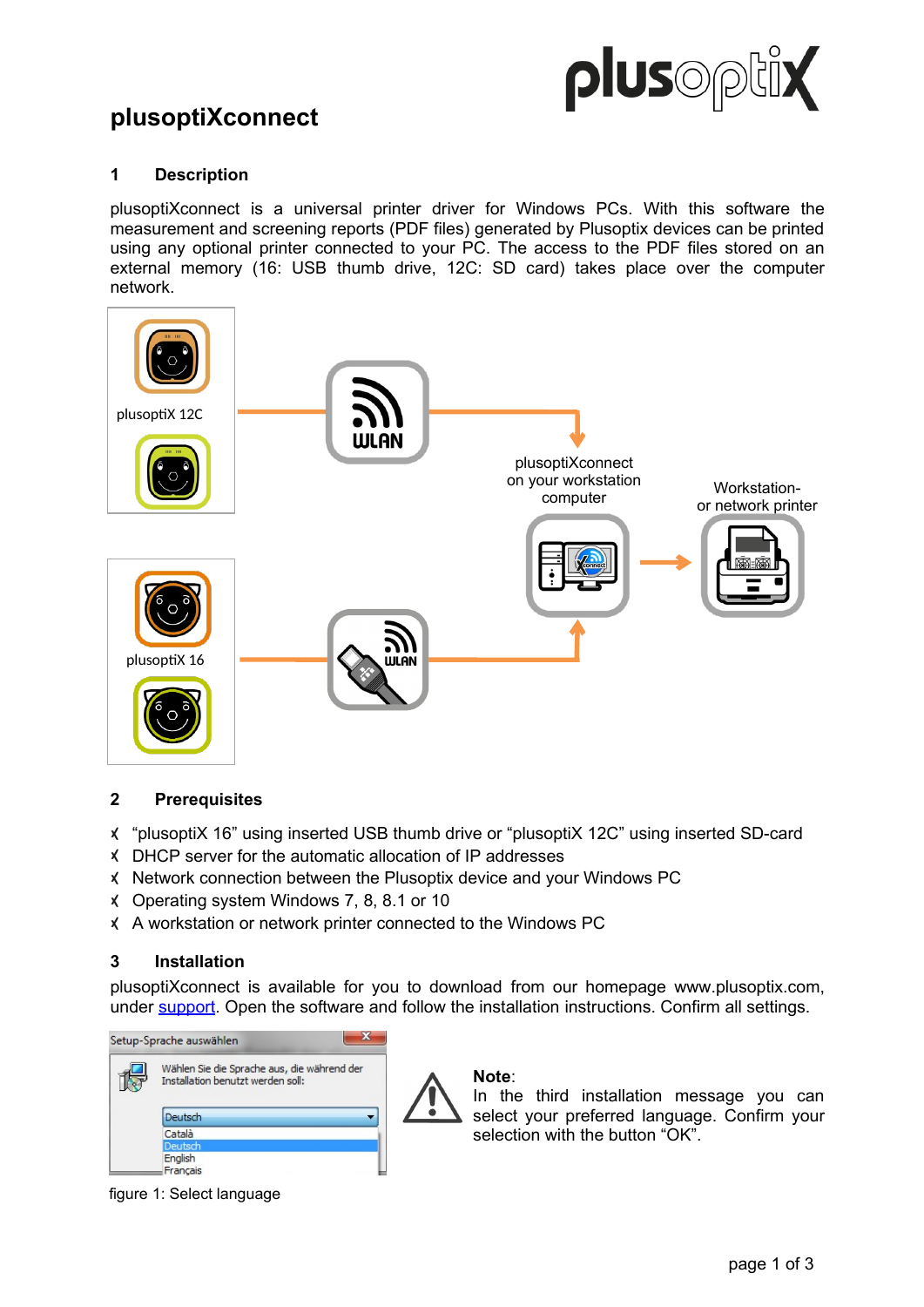

During the installation of plusoptiXconnect, the external programs "Ghostscript" and "GhostView" are installed automatically. These are a prerequisite for the application of plusoptiXconnect.

To uninstall plusoptiXconnect, the file "Uninstall" found in the program folder must be started. Confirm the next message to remove all associated components. You may also use Windows "Add or remove program" to uninstall plusoptiXconnect.

## **4 Application**

Start plusoptiXconnect. If the network or WiFi connection to the Plusoptix device is active, the software searches for all PDF files stored on the external memory drive (USB thumb drive or SD card).

For the S12C and S16 models only: the screening result pass, refer, or inconclusive appears in the file name of the screening report. PDF file names will now appear with color coding:

PASS=green; REFER=red; INCONCLUSIVE=yellow. As soon as the software recognizes a saved screening result in the file name, the filter function becomes active.

See "Selecting PDF files for printing (Vision Screener plusoptiX S12C and plusoptiX S16 only)".



## **Note**:

If there are no PDF files stored on the external memory, the filter function will appear inactive. The filter function will become active as soon as a PDF is saved to the USB thumb drive or SD card. The filter functions will ALWAYS show inactive for A12C and A16 models.